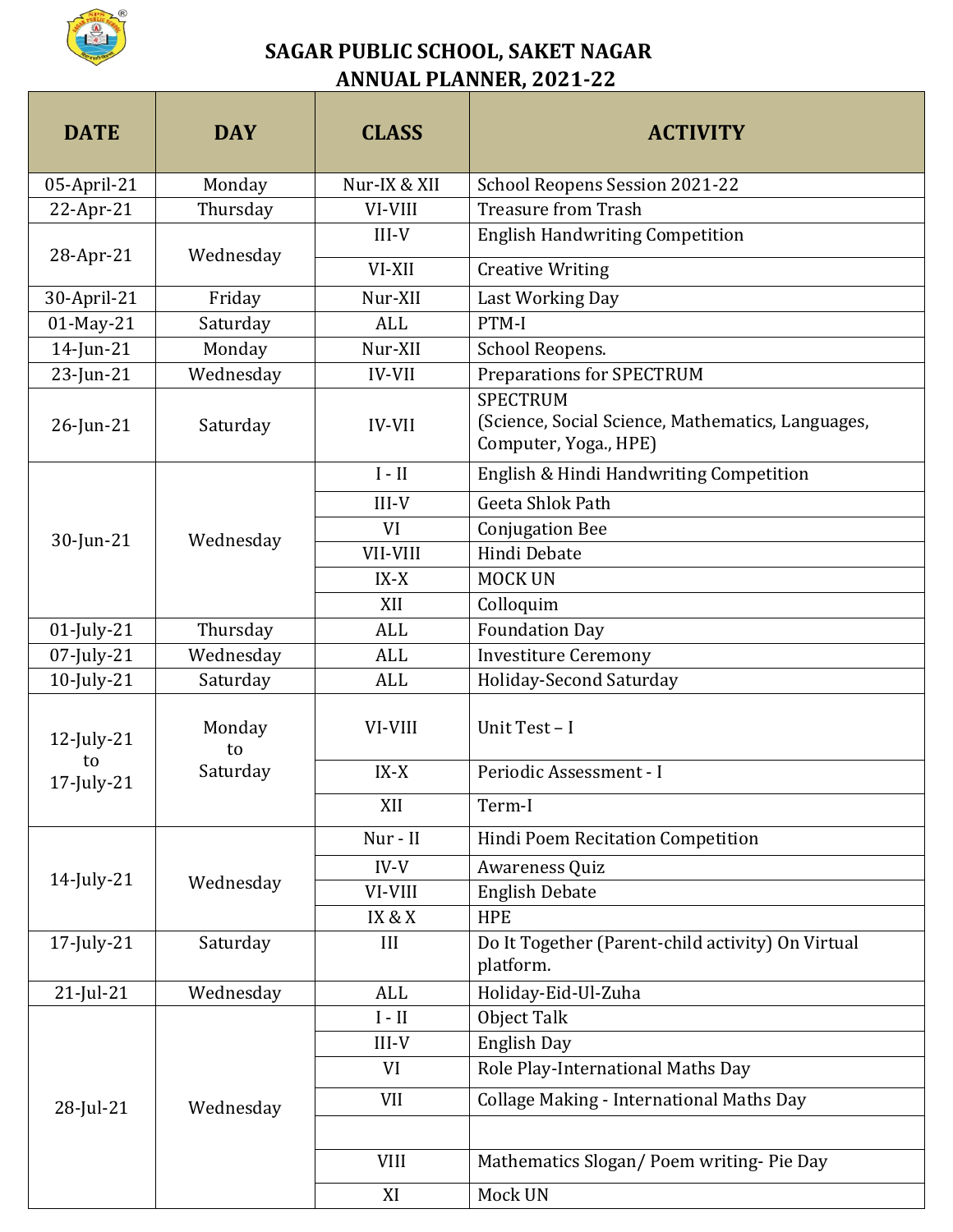| 7-Aug-21                     | Saturday                    | VII - IX                     | Curo Quiz                                  |
|------------------------------|-----------------------------|------------------------------|--------------------------------------------|
|                              |                             | $I - II$                     | Math Quiz                                  |
| 11-Aug-21                    |                             | III                          | English Poem Recitation                    |
|                              | Wednesday                   | $IV-V$                       | <b>Patriotic Song Competition</b>          |
|                              |                             | $IX-X$                       | Heritage Quiz                              |
| 14-Aug-21                    | Saturday                    | <b>ALL</b>                   | PTM-II                                     |
| 15-Aug-21                    | Sunday                      | Nur - III                    | Holiday - Independence Day                 |
|                              |                             | IV - XII                     | Independence Day Celebration               |
|                              |                             | Nur - II                     | <b>Monsoon Activity</b>                    |
|                              | Wednesday                   | $III-V$                      | Hindi Handwriting Competition.             |
|                              |                             | VI                           | Sanskrit Diwas Celebration                 |
| 18-Aug-21                    |                             | <b>VII</b>                   | The Fastest Editor                         |
|                              |                             | <b>VIII</b>                  | <b>Genre Identification</b>                |
|                              |                             | $IX-X$                       | <b>Maths Symposium</b>                     |
|                              |                             | XI-XII                       | <b>Chat Show</b>                           |
| 20-Aug-21                    | Friday                      | <b>ALL</b>                   | Holiday-Muharram                           |
| 22-Aug-21                    | Sunday                      | <b>ALL</b>                   | Holiday-Rakshabandhan                      |
|                              |                             | Nur - II                     | <b>English Poem Recitation Competition</b> |
|                              | Wednesday                   | $III-V$                      | Life-Skill                                 |
| 25-Aug-21                    |                             | VI-VIII                      | Science Quiz                               |
|                              |                             | $IX-X$                       | <b>Talk Show</b>                           |
| 28-Aug-21                    | Saturday                    | <b>ALL</b>                   | Janamashtami Celebration                   |
| 30-Aug-21                    | Monday                      | <b>ALL</b>                   | Janamashtami Holiday                       |
|                              |                             | $\mathbf{I}$ - $\mathbf{II}$ |                                            |
|                              | Wednesday                   | $III-V$                      | Spellathon                                 |
| $1-Sep-21$                   |                             | VI-VIII                      | Life Skills                                |
|                              |                             | $IX-X$                       | Maths - Mental Ability Test                |
| 4-Sep-21                     | Saturday                    | <b>ALL</b>                   | Teacher's Day Celebration                  |
| 9- Sept-21                   | Thursday                    | <b>KGII</b>                  | Grandparents' Day                          |
| 13-Sep-21                    | Monday                      | VI - VIII                    | Term - I                                   |
| to                           | to                          | XI                           | Term - I                                   |
| 24-Sep-21                    | Friday                      | XII                          | Term - II                                  |
| 13-Sep-21                    | Monday                      |                              |                                            |
| to                           | to                          | $IX - X$                     | PA II Examination                          |
| 22-Sep-21                    | Wednesday                   |                              |                                            |
| 10-Sep-21                    | Friday                      | <b>ALL</b>                   | Holiday-Ganesh Chaturthi                   |
| 11-Sep-21                    | Saturday                    | <b>ALL</b>                   | Holiday - Second Saturday                  |
| 15-Sep-21                    | Wednesday                   | $III-V$                      | Hindi Diwas Celebration                    |
| 2-Oct-21                     | Saturday                    | <b>ALL</b>                   | Holiday - Gandhi Jayanti                   |
| 9-Oct-21                     | Saturday                    | <b>ALL</b>                   | PTM - III                                  |
|                              | Tuesday                     | $III-V$                      | Dussehra Celebration                       |
| 12-Oct-21                    |                             | XI-XII                       | <b>Student's Day</b>                       |
| 13-Oct-21<br>to<br>16-Oct-21 | Wednesday<br>to<br>Saturday | <b>ALL</b>                   | Holidays - Dussehra                        |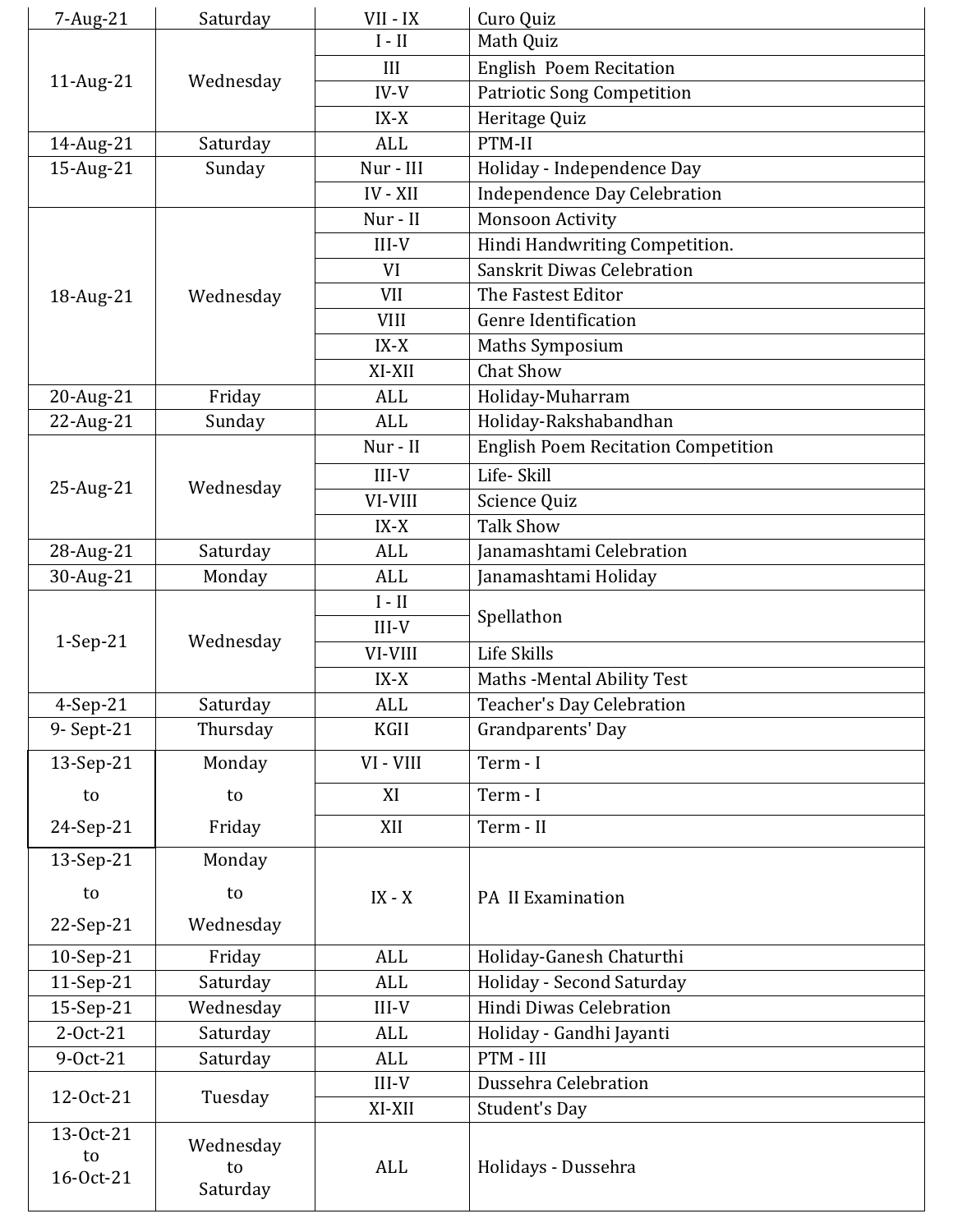| 19-0ct-21   | Tuesday   | <b>ALL</b>  | Holiday-Eid-E-Milad                                |
|-------------|-----------|-------------|----------------------------------------------------|
| 29-Oct-21   | Friday    | Nur-III     | Annual Function-Juniors                            |
| 30-Oct-21   | Saturday  | IV-XI       | <b>Annual Function - Seniors</b>                   |
| 02-Nov-21   | Tuesday   |             |                                                    |
| to          | to        | ALL         | Holidays - Diwali Vacation                         |
| 06-Nov-21   | Saturday  |             |                                                    |
|             | Wednesday | Nur - II    | <b>Vibrant Hues</b>                                |
|             |           | III         | <b>Clay Modeling</b>                               |
| 10-Nov-21   |           | $IV-V$      | Draw Your Imagination                              |
|             |           | VI-VIII     | Science Day                                        |
|             |           | $IX - X$    | Extempore                                          |
| 12-Nov-21   | Friday    | Nursery     | <b>Family Forte</b>                                |
|             |           | III         | Parsing my cup of Tea                              |
|             |           | IV          | Homophones-I don't get confused                    |
|             |           | V           | Spin a Yarn                                        |
| 17-Nov-21   | Wednesday | VI-VIII     | Sanskrit Drama                                     |
|             |           | $IX-X$      |                                                    |
|             |           |             | Review Contest-book, play, restaurant, video games |
|             |           | XI          | <b>English Debate</b>                              |
| 18-Nov-21   | Thursday  | KG I        | <b>Family Forte</b>                                |
| 19-Nov-21   | Friday    | <b>ALL</b>  | Holiday- Guru Nanak Jayanti                        |
|             |           | $III-V$     | Life Skills                                        |
| 24-Nov-21   | Wednesday | VI-VIII     | <b>English Extempore</b>                           |
|             |           | $IX-X$      | <b>General Awareness Quiz</b>                      |
| 26-Nov-21   | Friday    | <b>KGII</b> | <b>Family Forte</b>                                |
| 3-Dec-21    | Friday    | <b>ALL</b>  | Holiday-Gas Tragedy                                |
| 06-Dec-2021 | Monday    | XI          | Term - II Examination                              |
| to          | to        | XII         | Pre Board -I Examination                           |
| 17-Dec-2021 | Friday    |             |                                                    |
|             | Wednesday | Nur - KG-II | <b>Magic Moulds</b>                                |
| 8-Dec-21    |           | $I-II$      | <b>Character Depiction</b>                         |
|             |           | $III-V$     | Math-Magic                                         |
| 9-Dec-2021  | Thursday  |             |                                                    |
| to          | to        | $IV - VI$   | Micro mini Football Competition                    |
| 10-Dec-2021 | Friday    |             |                                                    |
| 11-Dec-21   | Saturday  | <b>ALL</b>  | Holiday - Second Saturday                          |
| 13-Dec-2021 | Monday    |             |                                                    |
| to          | to        | VI-VIII     | Unit Test - II                                     |
| 18-Dec-2021 | Saturday  |             |                                                    |
| 13-Dec-2021 | Monday    |             |                                                    |
| to          | to        | $IX-X$      | <b>PA-III Examination</b>                          |
| 22-Dec-2021 | Wednesday |             |                                                    |
| 15-Dec-21   | Wednesday |             |                                                    |
| to          | to        | Nur - VIII  | <b>Educational Trips/Picnic</b>                    |
| 20-Dec-21   | Monday    |             |                                                    |
| 22-Dec-21   | Wednesday | $III-V$     | E-Designing                                        |
|             |           | $IX-X$      | Science Quiz                                       |
|             |           | XI          | Quinfo                                             |
| 22-Dec-21   | Wednesday | VI          | Mathematics Quiz                                   |